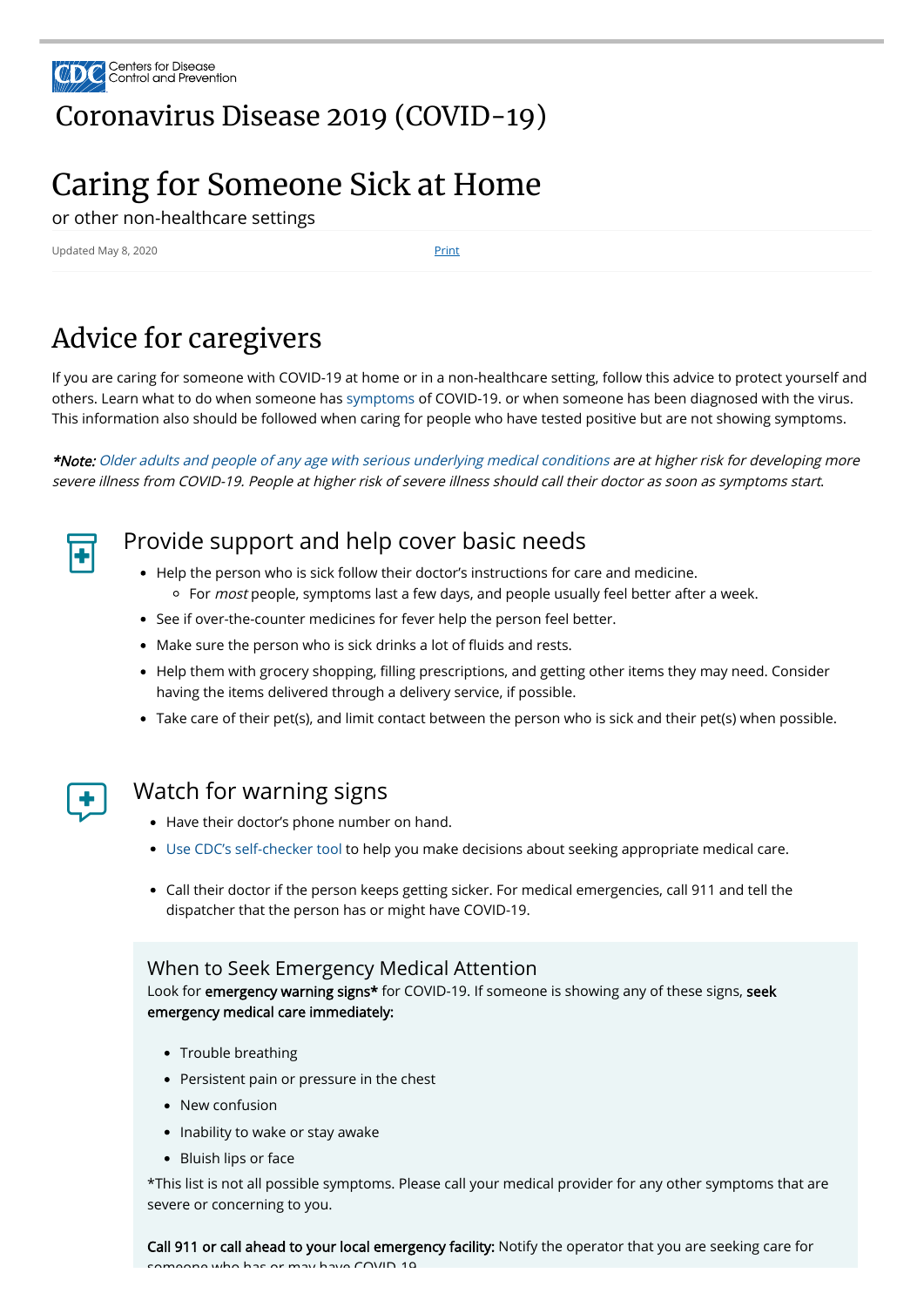# Protect yourself when caring for someone who is sick



#### Limit contact

COVID-19 spreads between people who are in close contact (within about 6 feet) through respiratory droplets, created when someone talks, coughs or sneezes.

- [The caregiver, when possible, should not be someone who is at higher risk for severe illness from COVID-](https://www.cdc.gov/coronavirus/2019-ncov/need-extra-precautions/people-at-higher-risk.html)19.
- If possible, have the person who is sick use a separate bedroom and bathroom. If possible, have the person who is sick stay in their own "sick room" or area and away from others. Try to stay at least 6 feet away from the sick person.
- Shared space: If you have to share space, make sure the room has good air flow.
	- Open the window to increase air circulation.
	- Improving ventilation helps remove respiratory droplets from the air.
- [Avoid having visitors. Avoid having any unnecessary visitors, especially visits by people who are at higher](https://www.cdc.gov/coronavirus/2019-ncov/need-extra-precautions/people-at-higher-risk.html) risk for severe illness.

• Do not share: Do not share dishes, cups/glasses, silverware, towels, bedding, or electronics (like a cell phone) with the person who is sick.



#### Eat in separate rooms or areas

- Stay separated: The person who is sick should eat (or be fed) in their room, if possible.
- Wash dishes and utensils using gloves and hot water: Handle any dishes, cups/glasses, or silverware used by the person who is sick with gloves. Wash them with soap and hot water or in a dishwasher.
- [Clean hands](https://www.cdc.gov/handwashing/when-how-handwashing.html) after taking off gloves or handling used items.



 $\bigcirc$ 

- The person who is sick should wear a [cloth face covering](https://www.cdc.gov/coronavirus/2019-ncov/prevent-getting-sick/diy-cloth-face-coverings.html) when they are around other people at home and
	- out (including before they enter a doctor's office).
- The cloth face covering helps prevent a person who is sick from spreading the virus to others. It keeps respiratory droplets contained and from reaching other people.
- Cloth face coverings should not be placed on young children under age 2, anyone who has trouble breathing, or is not able to remove the covering without help.

### Avoid sharing personal items

## When to wear <sup>a</sup> cloth face cover or gloves

Sick person:

- Wear gloves when you touch or have contact with the sick person's blood, stool, or body fluids, such as saliva, mucus, vomit, and urine. Throw out gloves into a lined trash can and wash hands right away.
- The caregiver should ask the sick person to put on a [cloth face covering](https://www.cdc.gov/coronavirus/2019-ncov/prevent-getting-sick/diy-cloth-face-coverings.html) before entering the room.
- The caregiver may also wear a [cloth face covering](https://www.cdc.gov/coronavirus/2019-ncov/prevent-getting-sick/diy-cloth-face-coverings.html) when caring for a person who is sick.

#### Caregiver: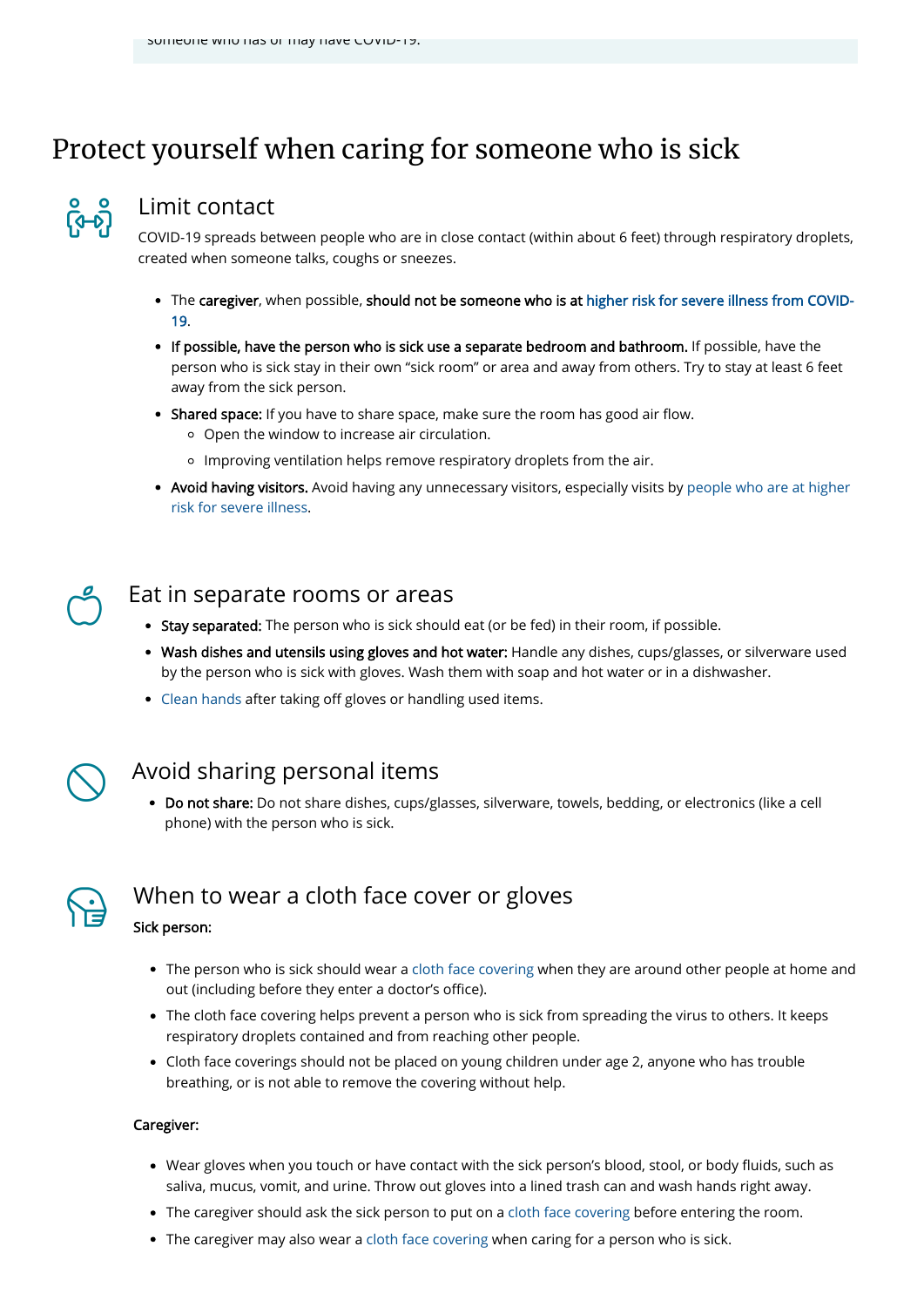To prevent getting sick, make sure you practice [everyday preventive actions:](https://www.cdc.gov/coronavirus/2019-ncov/prevent-getting-sick/prevention.html) clean hands often; avoid touching your eyes, nose, and mouth with unwashed hands; and frequently clean and disinfect surfaces.

Note: During the COVID-19 pandemic, medical grade facemasks are reserved for healthcare workers and some first responders. You may need to make a cloth face covering using a scarf or bandana. [Learn more here.](https://www.cdc.gov/coronavirus/2019-ncov/prevent-getting-sick/diy-cloth-face-coverings.html)



- Wash hands: Wash your hands often with soap and water for at least 20 seconds. Tell everyone in the home to do the same, especially after being near the person who is sick.
- Hand sanitizer: If soap and water are not readily available, use a hand sanitizer that contains at least 60% alcohol. Cover all surfaces of your hands and rub them together until they feel dry.
- Hands off: Avoid touching your eyes, nose, and mouth with unwashed hands.

### Clean your hands often

[Handwashing tips](https://www.cdc.gov/handwashing/)



## Clean and then disinfect

#### Around the house

- Clean and disinfect "high-touch" surfaces and items every day: This includes tables, doorknobs, light switches, handles, desks, toilets, faucets, sinks, and electronics.
- Clean the area or item with soap and water if it is dirty. Then, use a household disinfectant.
	- $\circ$  Be sure to follow the instructions on the label to ensure safe and effective use of the product. Many products recommend keeping the surface wet for several minutes to kill germs. Many also recommend wearing gloves, making sure you have good air flow, and wiping or rinsing off the product after use.
	- o Most household disinfectants should be effective. A list of EPA-registered disinfectants can be found [here](https://www.epa.gov/pesticide-registration/list-n-disinfectants-use-against-sars-cov-2)  $\boxdot$  .
	- To clean electronics, follow the manufacturer's instructions for all cleaning and disinfection products. If those directions are not available, use alcohol-based wipes or spray containing at least 70% alcohol.
	- o Learn more [here](https://www.cdc.gov/coronavirus/2019-ncov/prevent-getting-sick/disinfecting-your-home.html).

- If you are using a separate bedroom and bathroom: Only clean the area around the person who is sick when needed, such as when the area is soiled. This will help limit your contact with the sick person.
	- <sup>o</sup> If they feel up to it, the person who is sick can clean their own space. Give the person who is sick [personal cleaning supplies such as tissues, paper towels, cleaners, and EPA-registered disinfectants](https://www.epa.gov/pesticide-registration/list-n-disinfectants-use-against-sars-cov-2)
	- $\mathbf{Z}% _{M_{1},M_{2}}^{\prime\prime}=\mathbf{Z}_{M_{1},M_{2}}^{\prime\prime\prime}$  .
- If sharing a bathroom: The person who is sick should clean and then disinfect after each use. If this is not possible, wear a cloth face covering and wait as long as possible after the sick person has used the bathroom before coming in to clean and use the bathroom.

#### Bedroom and Bathroom



### Wash and dry laundry

- Do not shake dirty laundry.
- Wear disposable gloves while handling dirty laundry.
- Dirty laundry from a person who is sick can be washed with other people's items.
- Wash items according to the label instructions. Use the warmest water setting you can.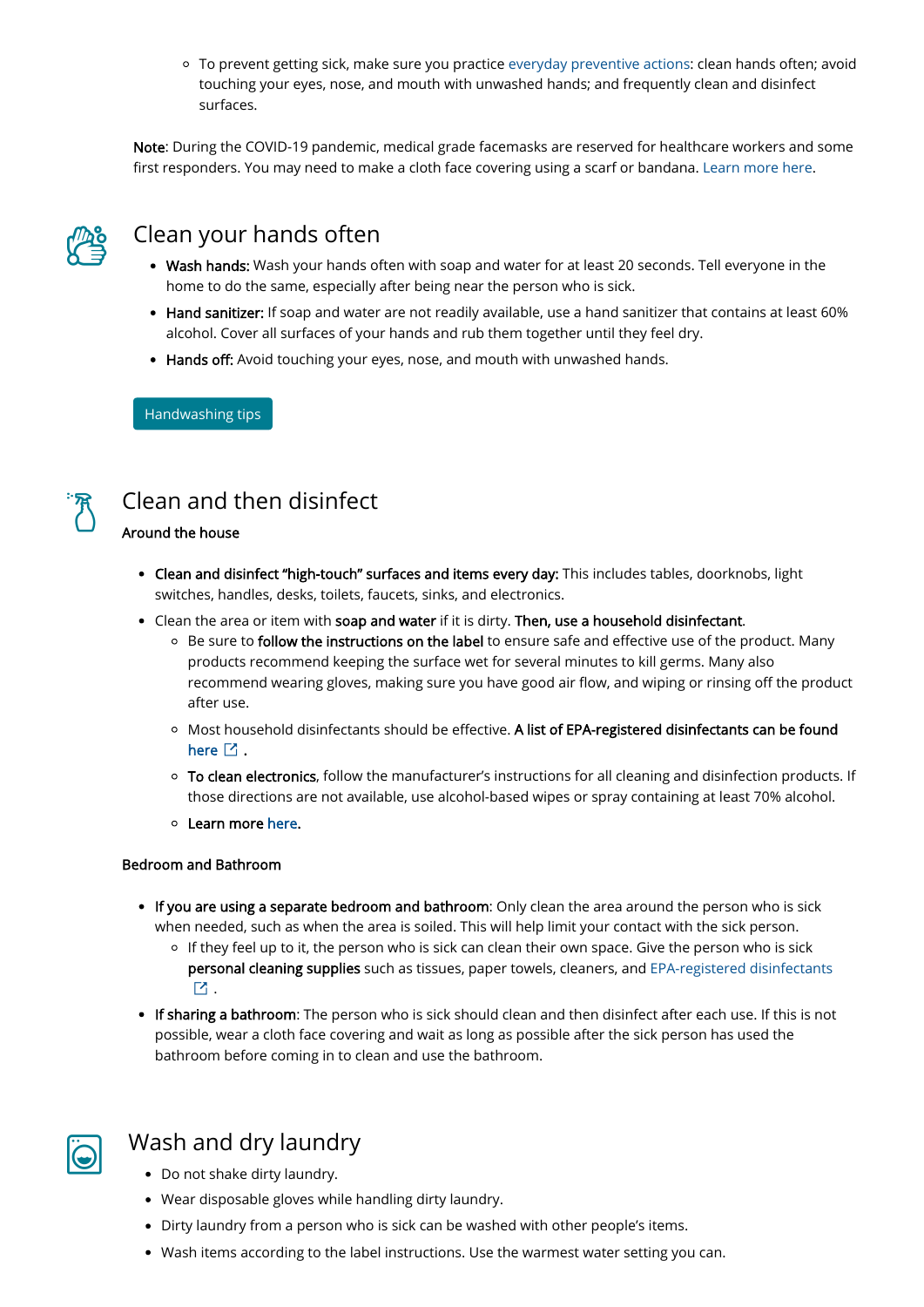- Remove gloves, and wash hands right away.
- Dry laundry, on hot if possible, completely.
- Wash hands after putting clothes in the dryer.
- Clean and disinfect clothes hampers. Wash hands afterwards.



### Use lined trash can

- Place used disposable gloves and other contaminated items in a lined trash can.
- Use gloves when removing garbage bags, and handling and disposing of trash. Wash hands afterwards.
- Place all used disposable gloves, facemasks, and other contaminated items in a lined trash can.
- If possible, dedicate a lined trash can for the person who is sick.



### Track your own health

Deciding when it is safe to be around others is different for different situations. Find out when someone who is sick can [safely end home isolation](https://www.cdc.gov/coronavirus/2019-ncov/prevent-getting-sick/when-its-safe.html).

• When leaving the home, keep a distance of 6 feet from others and wear a [cloth face covering](https://www.cdc.gov/coronavirus/2019-ncov/prevent-getting-sick/diy-cloth-face-coverings.html) when around other people.

- Caregivers should stay home and monitor their health for COVID-19 symptoms while caring for the person who is sick. They should also continue to stay home after care is complete. Caregivers can leave their home 14 days after their last close contact with the person who is sick (based on the time it takes to develop illness), or 14 days after the person who is sick meets the [criteria to end home isolation.](https://www.cdc.gov/coronavirus/2019-ncov/if-you-are-sick/end-home-isolation.html)
	- o [Symptoms](https://www.cdc.gov/coronavirus/2019-ncov/symptoms-testing/symptoms.html) include fever, cough, and shortness of breath but other symptoms may be present as well. Trouble breathing is a more serious warning sign that you need medical attention.
- [Use CDC's self-checker tool](https://www.cdc.gov/coronavirus/2019-ncov/symptoms-testing/symptoms.html) to help you make decisions about seeking appropriate medical care.
- If you are having trouble breathing, call 911.
	- Call your doctor or emergency room and tell them your symptoms before going in. They will tell you what to do.



[Coronavirus Home](https://www.cdc.gov/coronavirus/2019-ncov/index.html)  $\Omega$ 

[Your Health](https://www.cdc.gov/coronavirus/2019-ncov/your-health/index.html)  $\mathsf{S}$ 

鬨

## When it's Safe to be Around Others After Being Sick with COVID-19

#### For ALL people

\*\*In all cases, follow the guidance of your doctor and local health department. The decision to stop home isolation should be made in consultation with your healthcare provider and state and local health departments. Some people, for example those with conditions that [weaken their immune system,](https://www.cdc.gov/coronavirus/2019-ncov/hcp/ending-isolation.html) might continue to shed virus even after they recover.

#### [Find more information on when to end home isolation.](https://www.cdc.gov/coronavirus/2019-ncov/hcp/disposition-in-home-patients.html)

[Additional COVID-19 Guidance for Caregivers of People Living with Dementia in Community Settings](https://www.cdc.gov/coronavirus/2019-ncov/need-extra-precautions/caregivers-dementia.html)

Page last reviewed: May 8, 2020

#### COVID-2019 Menu

[Community, Work & School](https://www.cdc.gov/coronavirus/2019-ncov/community/index.html)

Haalthcare Workers  $\Omega$